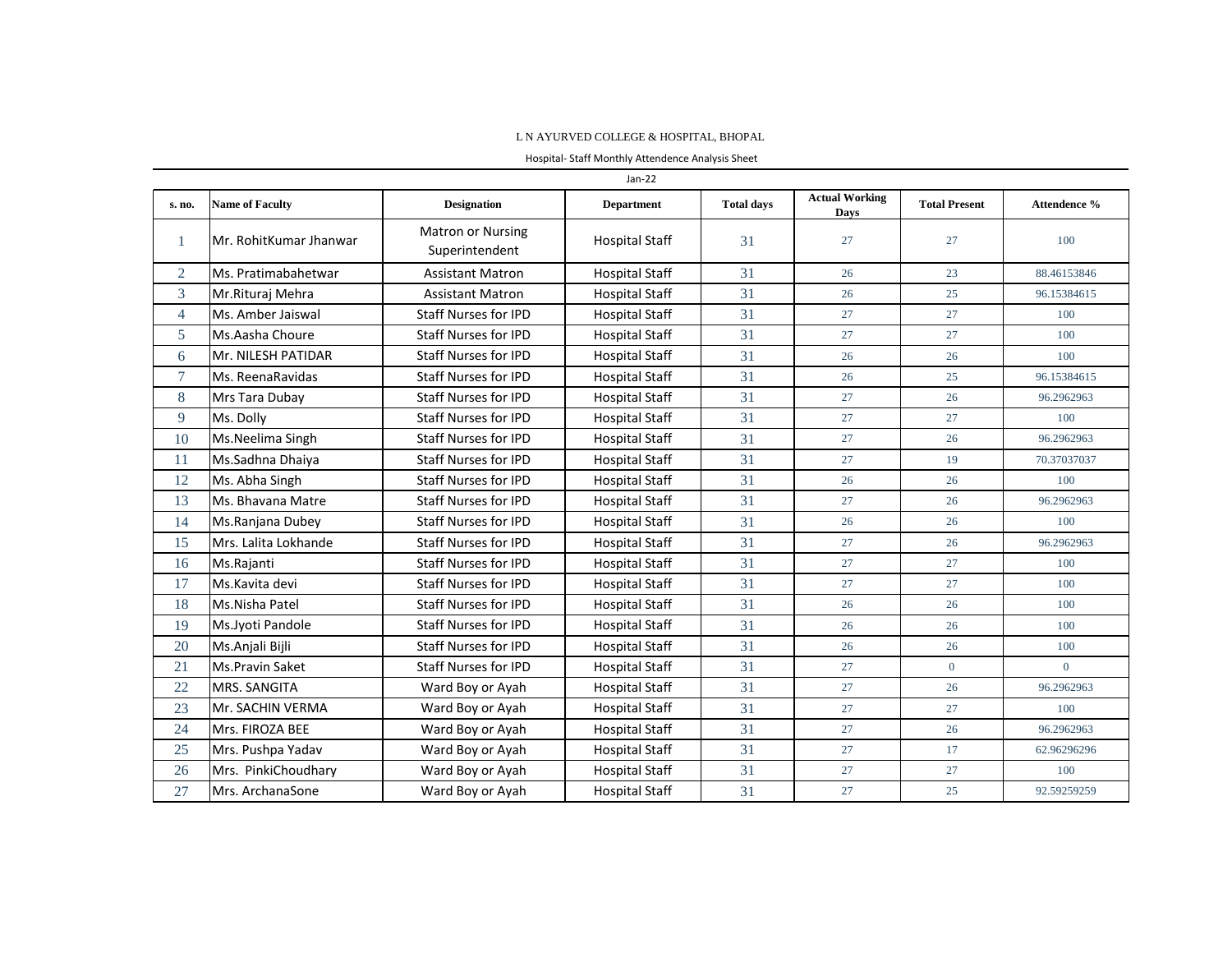| 28 | Mrs. MAMTA NAGOTRA     | Ward Boy or Ayah                    | <b>Hospital Staff</b>                                  | 31 | 27 | 25             | 92.59259259 |
|----|------------------------|-------------------------------------|--------------------------------------------------------|----|----|----------------|-------------|
| 29 | Ms.Rajeshwari Malik    | Pharmacists                         | <b>Hospital Staff</b>                                  | 31 | 27 | 27             | 100         |
| 30 | Mrs. RITA BHARKE       | Pharmacists                         | <b>Hospital Staff</b>                                  | 31 | 27 | $\overline{0}$ | $\Omega$    |
| 31 | Mr. ChandanShrivastava | Pharmacists                         | <b>Hospital Staff</b>                                  | 31 | 27 | 26             | 96.2962963  |
| 32 | Mr. RajatRastogi       | Pharmacists                         | <b>Hospital Staff</b>                                  | 31 | 27 | 27             | 100         |
| 33 | Mr. NARESH AHIRE       | <b>Dresser</b>                      | <b>Hospital Staff</b>                                  | 31 | 27 | 26             | 96.2962963  |
| 34 | Mr. Vimal Namdev       | Dresser                             | <b>Hospital Staff</b>                                  | 31 | 27 | 27             | 100         |
| 35 | Ms. SulekhaRai         | Store Keeper                        | <b>Hospital Staff</b>                                  | 31 | 25 | 23             | 92          |
| 36 | Mrs. MamtaDWIVEDI      | <b>Hospital Office Staff</b>        | <b>Hospital Staff</b>                                  | 31 | 25 | 23             | 92          |
| 37 | Mr. Sandeep k barele   | Hospital Office Staff               | <b>Hospital Staff</b>                                  | 31 | 25 | 21             | 84          |
| 38 | Mr. ASHOK MALVIYA      | Dark-Room Attendant                 | <b>Hospital Staff</b>                                  | 31 | 25 | 24             | 96          |
| 39 | Mr. ASHVINI JARAH      | <b>Operation Theater Attendant</b>  | <b>Hospital Staff</b>                                  | 31 | 25 | 23             | 92          |
| 40 | Mr. JITENDRA MISHRA    | X-Ray Technician or<br>Radiographer | <b>Modern Medical</b>                                  | 31 | 25 | 24             | 96          |
| 41 | Mr.Manish PANDEY       | Panchkarma Nurse                    | PANCHKARMA                                             | 31 | 25 | 25             | 100         |
| 42 | Mr. KAPIL WAGH         | Panchkarma Assistant (Male)         | PANCHKARMA                                             | 31 | 25 | 24             | 96          |
| 43 | lMr. MUNNALAL MEHRA    | Panchkarma Assistant (Male)         | <b>PANCHKARMA</b>                                      | 31 | 25 | 23             | 92          |
| 44 | Mr. ChandrabhanBansod  | Panchkarma Assistant (Male)         | PANCHKARMA                                             | 31 | 25 | 22             | 88          |
| 45 | Mrs. ShusmaRathore     | Panchkarma Assistant<br>(Female)    | PANCHKARMA                                             | 31 | 25 | 21             | 84          |
| 46 | Mrs. MAMTA MALVIYA     | Panchkarma Assistant<br>(Female)    | PANCHKARMA                                             | 31 | 25 | 21             | 84          |
| 47 | Mr. Ankit Silawar      | OT Attendant                        | OT                                                     | 31 | 25 | 24             | 96          |
| 48 | MR.DAMODAR KASHYAP     | <b>Nurses</b>                       | OT                                                     | 31 | 27 | 27             | 100         |
| 49 | Ms. ASHA MALVIYA       | Midwife                             | Labour Room                                            | 31 | 26 | 25             | 96.15384615 |
| 50 | Mr. SUKHRAJ MORLE      | Laboratory Technicians              | Clinical Laboratory                                    | 31 | 25 | 22             | 88          |
| 51 | Mr.Prem P Prakash      | Laboratory Technicians              | Clinical Laboratory                                    | 31 | 25 | 24             | 96          |
| 52 | Mr. VEERU BAIN         | Peon or Attendant                   | Clinical Laboratory                                    | 31 | 25 | 23             | 92          |
| 53 | Mr. KAPIL YADAV        | Peon or Attendant                   | <b>Teaching Pharmacy</b><br>and quality testing<br>Lab | 31 | 25 | 22             | 88          |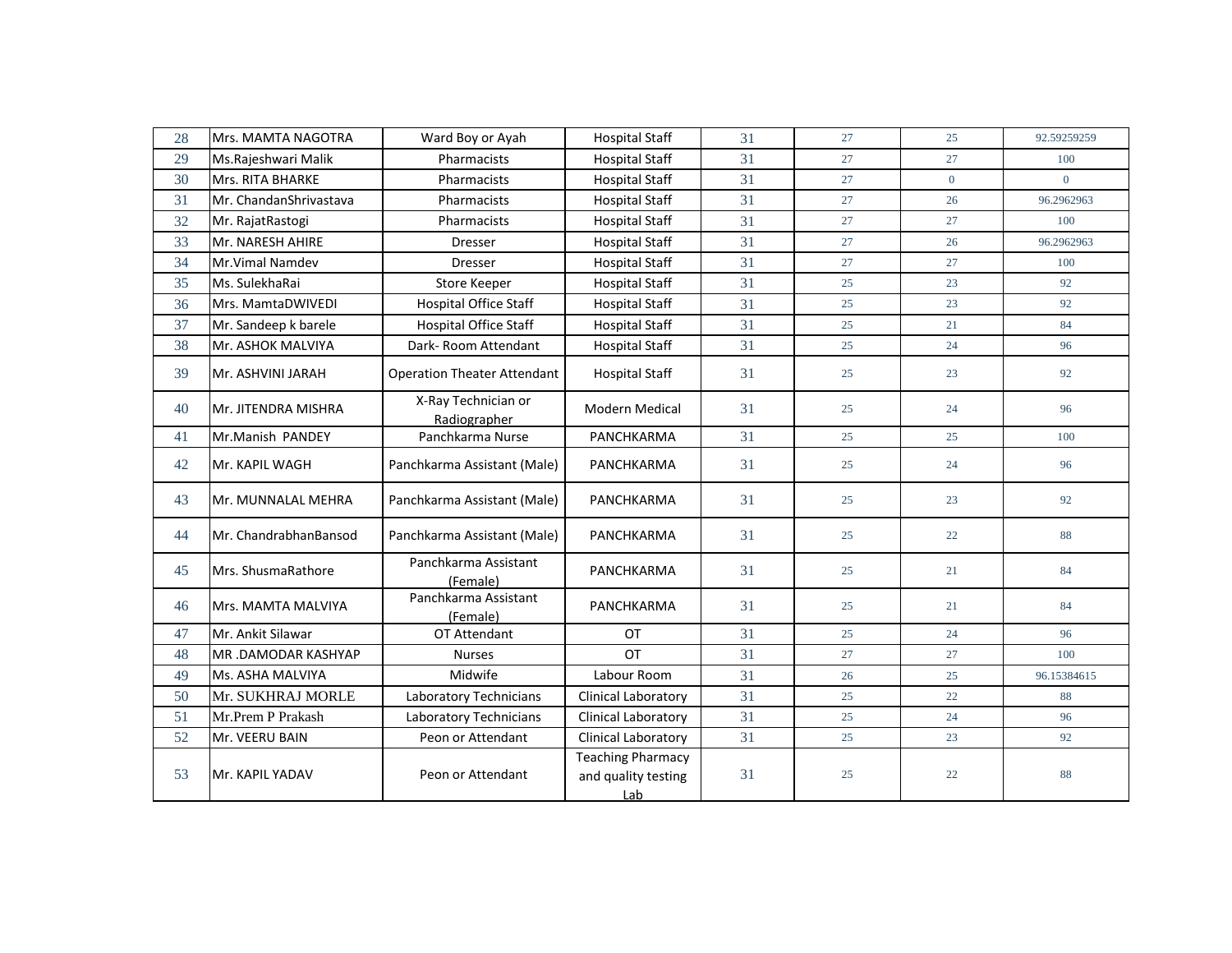| 54 | Mr. VIJAY AGRAWAL                  | Analytical Chemist (Part time)      | Teaching Pharmacy<br>and quality testing<br>Lab        | 31 | 25 | 24 | 96          |
|----|------------------------------------|-------------------------------------|--------------------------------------------------------|----|----|----|-------------|
| 55 | Mr. KEHAR SINGH DHAKAD             | Pharmacognosist (Part time)         | <b>Teaching Pharmacy</b><br>and quality testing<br>Lab | 31 | 25 | 25 | 100         |
| 56 | Mr. SUSHIL VERMA                   | Workers                             | <b>Teaching Pharmacy</b><br>and quality testing<br>Lab | 31 | 25 | 23 | 92          |
| 57 | Mr. Chanda raj                     | Workers                             | <b>Teaching Pharmacy</b><br>and quality testing<br>Lab | 31 | 25 | 24 | 96          |
| 58 | Mrs. GAYATRI YADAV                 | Biochemist                          | <b>Teaching Pharmacy</b><br>and quality testing<br>Lab | 31 | 25 | 24 | 96          |
| 59 | Mr. Nikhil Yadav                   | <b>Bone Setter</b>                  | Others                                                 | 31 | 25 | 22 | 88          |
| 60 | Mr. Anand Rajak                    | Cook/Food Service                   | Others                                                 | 31 | 31 | 29 | 93.5483871  |
| 61 | Mr. SANJAY                         | Cook/Food Service                   | Others                                                 | 31 | 31 | 30 | 96.77419355 |
| 62 | Mr.Deepak                          | Washerman / Contractual             | Others                                                 | 31 | 31 | 31 | 100         |
| 63 | Mr. BHARAT KUMAR                   | Driver (ambulance)                  | Others                                                 | 31 | 25 | 24 | 96          |
| 64 | Mr. RAHUL                          | Driver                              | Others                                                 | 31 | 25 | 23 | 92          |
| 65 | Mr. BHEESHM PRATAP<br><b>SINGH</b> | Electrician / Contractual           | Others                                                 | 31 | 25 | 25 | 100         |
| 66 | Mr. Satish Diwedi                  | Security Guard / Contractual        | <b>Others</b>                                          | 31 | 31 | 31 | 100         |
| 67 | Mr. Uma Shankar Mishra             | Security Guard / Contractual        | <b>Others</b>                                          | 31 | 31 | 31 | 100         |
| 68 | Mr. Dharmendra Sharma              | Security Guard / Contractual        | Others                                                 | 31 | 31 | 30 | 96.77419355 |
| 69 | MR. Surendra thakur                | Security Guard / Contractual        | Others                                                 | 31 | 25 | 30 | 120         |
| 70 | Mr. DEEPAK SAHU                    | Masseur/ Contractual                | Others                                                 | 31 | 25 | 24 | 96          |
| 71 | MrBhagwan Das Bijele               | Sweeper / Contractual               | Others                                                 | 31 | 27 | 27 | 100         |
| 72 | Mrs. SavitriBai                    | Sweeper / Contractual               | Others                                                 | 31 | 27 | 26 | 96.2962963  |
| 73 | MrNaba Kumar                       | Pulmber / Contractual               | Others                                                 | 31 | 31 | 28 | 90.32258065 |
| 74 | Mr. Virendra Singh                 | Sanitary inspector /<br>Contractual | Others                                                 | 31 | 25 | 25 | 100         |